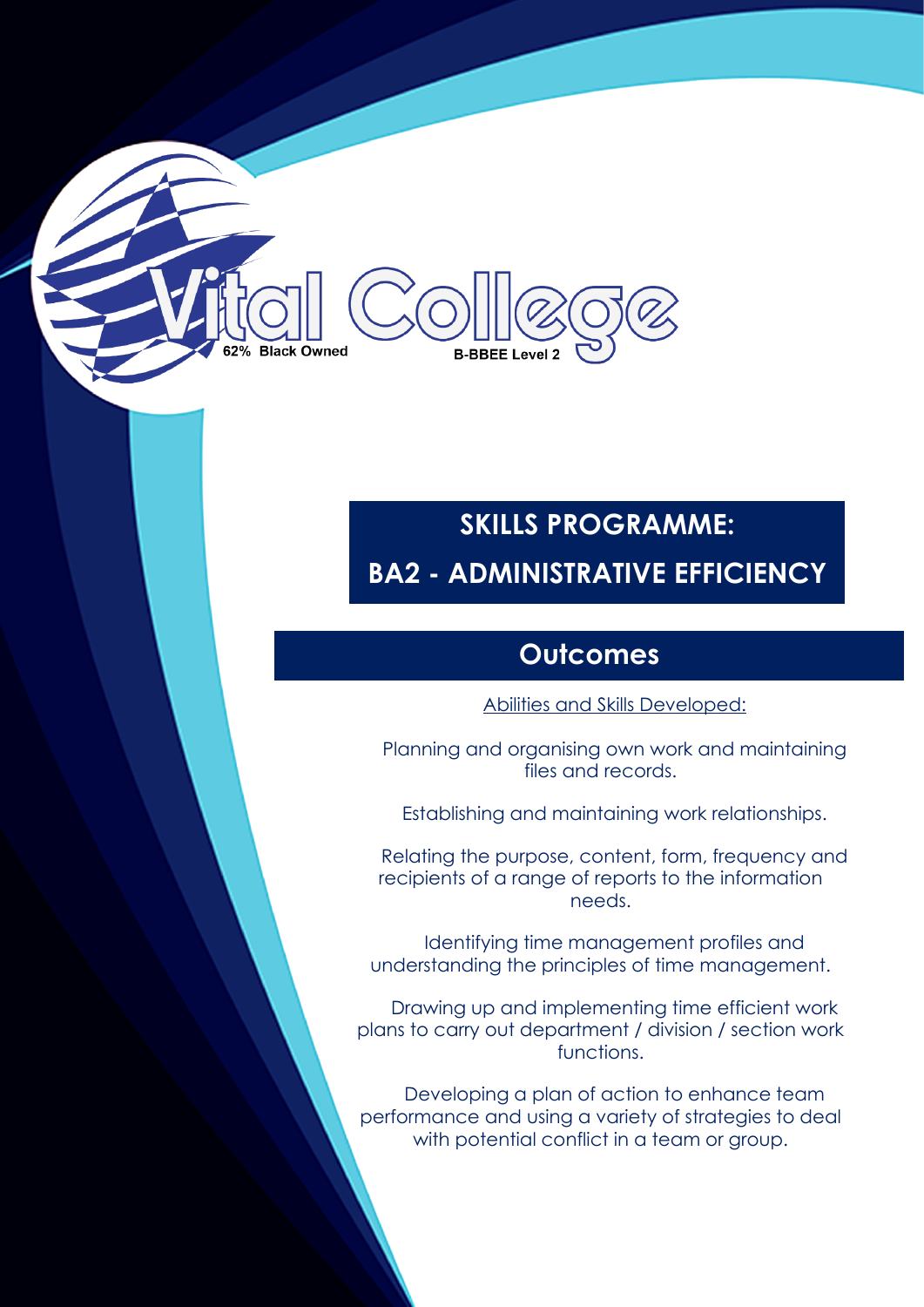### **About**

Business Administration Skills Programmes are based on the qualification Further Education and Training Certificate: Business Administration Services (SAQA 61595) at NQF level 4 and are intended for any individual who is interested in the administration function of any business/workplace. Several skills programmes may lead to attaining the full qualification.

They are designed to add value to work performance and is intended to enhance service delivery and standards within the field of management and administration with all sectors of the economy.

These Skills Programmes enable learners to acquire knowledge and the necessary skills and values needed to excel in administration within the business/workplace. This will include effective communication, ethics, service provider administration, effective teamwork and financial administration.

## **Unit Standards**

| Unit Std ID | Unit Standard Title                                                                        | <b>NQF</b><br>Level | <b>Credits</b> |
|-------------|--------------------------------------------------------------------------------------------|---------------------|----------------|
| 110021      | Achieve personal effectiveness in business environment                                     |                     | Ô              |
| 110023      | Present information in report format                                                       | 4                   | Ô              |
| 15234       | Apply efficient time management to the work of a<br>department/ division/ section          | 5                   |                |
| 13912       | Apply knowledge of self and team in order to develop a<br>plan to enhance team performance | 3                   |                |
|             |                                                                                            |                     |                |

### **Requirements for these Skills Programmes**

- LAPTOP OR SMARTPHONE
- ACCESS TO DATA OR WIFI

#### **LEARNERS ACCESSING THIS SKILLS PROGRAMME SHOULD BE COMPETENT IN:**

- COMMUNICATION AT NQF LEVEL 1 / STD 7 / GR 9
- MATHEMATICAL LITERACY AT NQF LEVEL 1 / STD 7 / GR 9